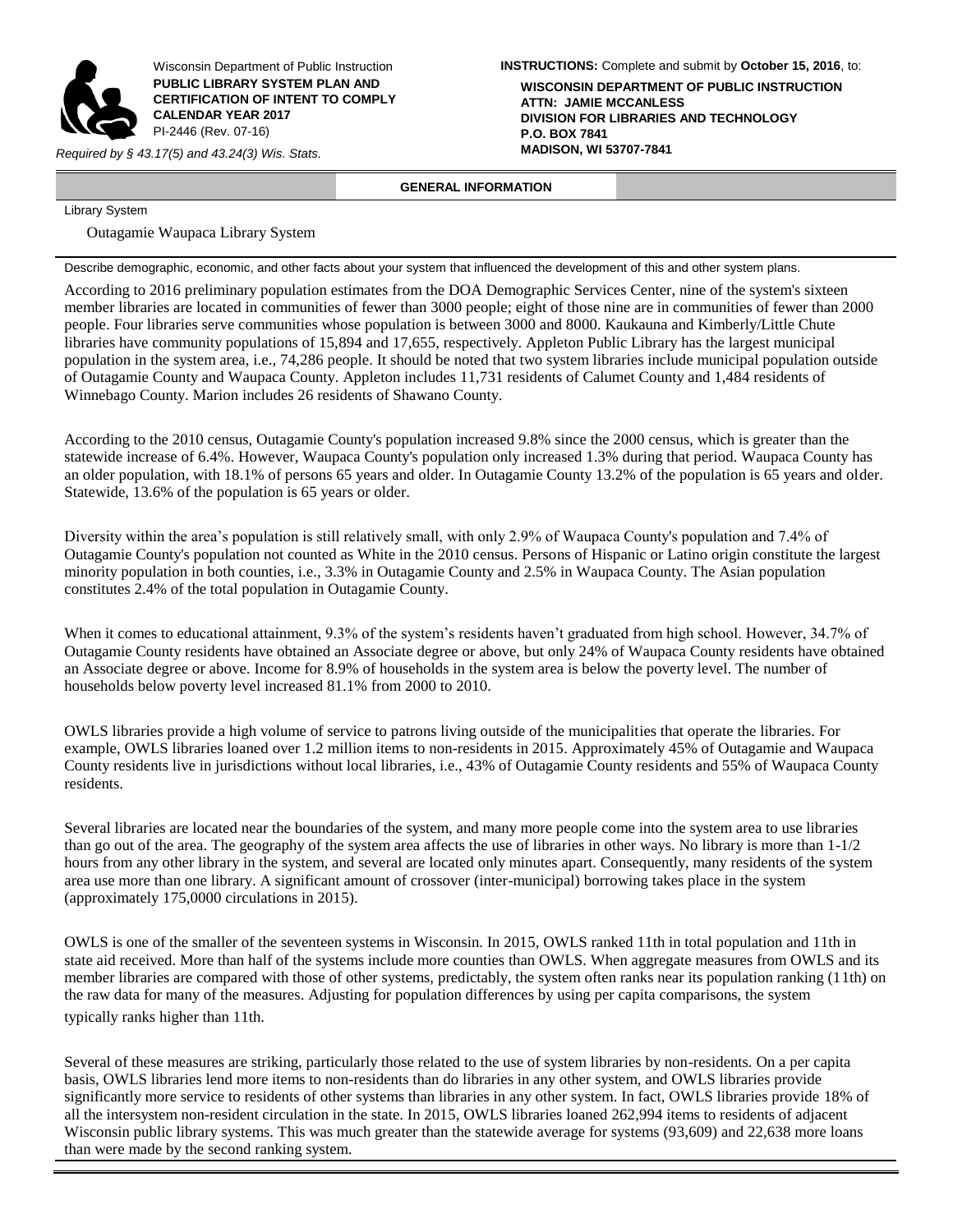OWLS libraries circulate a high number of items, ranking 6th in the number of items circulated per capita. The libraries continue to engage in high levels of resource sharing; the number of items loaned to and borrowed from other libraries is among the highest in the state. It is also clear that OWLS libraries experience a high volume of traffic, i.e., they have lots of people coming through their doors. The number of visits per capita is 7th highest among systems, and the number of programs attended per capita is 2nd.

OWLS libraries continue to rank very low in the number of public computers connected to the Internet (17th per capita). However, use of public Internet computers ranks 11th per capita, and wireless internet ranks quite high (6th per capita).

It is also interesting to note that while OWLS ranks 9th in total income per capita and 7th in total operating expenditures per capita, OWLS libraries rank 3rd in materials expenditures per capita. OWLS libraries spend a greater portion of their budgets for materials than do libraries in most other systems.

Describe significant needs and problems that influenced the development of this and other system plans.

The development of the 2017 system plan builds upon previous planning activities and previous plans. While many of the system's needs and problems do not change dramatically from year to year, new issues regularly arise, and ongoing issues experience a shift in focus or urgency. A number of 2017 issues and priorities are described below.

## Technology Services

OWLS Technology and Resource Sharing Plan: 2013-2016 and OWLSnet Plan (March 2014) contain extensive detail regarding technology service goals, objectives, priorities, and activities. The primary technology goal is to continue providing services and support to OWLS and OWLSnet member libraries that help them increase patron access to library and information resources and that help them increase the efficiency and effectiveness of library operations. The technology priorities for 2016 are summarized below (the 2017 plan is not yet complete):

-Continue implementation of Encore Discovery Layer. [This has been completed. The Discovery Layer is in its second year of implementation. Next year, we'll consider if we wish to continue using the Encore Discovery Layer or move to different software.]

-Support member library use of technology. This priority includes establishing competencies, providing training, supporting library PCs, assisting with the development of electronic content, and implementing new services or software modules requested by member libraries when feasible. [This is an ongoing project.]

-Maintain and develop OWLSnet network infrastructure in order to continue providing up-to-date technology-based services. This includes deploying appropriate network servers and telecommunications equipment and securing sufficient bandwidth to meet library needs. [The OWLS network infrastructure continues to develop. We feel that at the moment, we have appropriate network servers and telecommunications equipment as well as sufficient bandwidth to meet member library needs.]

-Monitor the impact on member libraries and network infrastructure of changing media distribution systems from the sale of physical items to the licensing of downloadable and streaming media, and working to acquire sufficient digital resources to meet growing patron demand. [Ongoing.]

-Continue to work with the Wisconsin Public Library Consortium (WPLC) to maintain an effective statewide digital media collection. [Ongoing.]

## Resource Sharing and Delivery

Along with the Nicolet Federated Library System, OWLS is continuing to use WISCAT to provide resource sharing for our member libaries. OWLS staff provide support and training for using the service, while member libraries manage their own requests to and from WISCAT. OWLS will continue to monitor this new model and recommend any changes that might improve delivery of service.

## Funding for Nonresident Service

Pursuing adequate and equitable county and intersystem funding for nonresident services continues to be a high priority for OWLS. OWLS libraries provide a high volume of service to non-residents. In twelve member libraries, over 50% of circulation is to nonresidents. Non-resident circulation at member libraries ranges from 37% to 77% of total circulation. OWLS libraries also circulate more items to people living outside of the system area than do the libraries in any other system.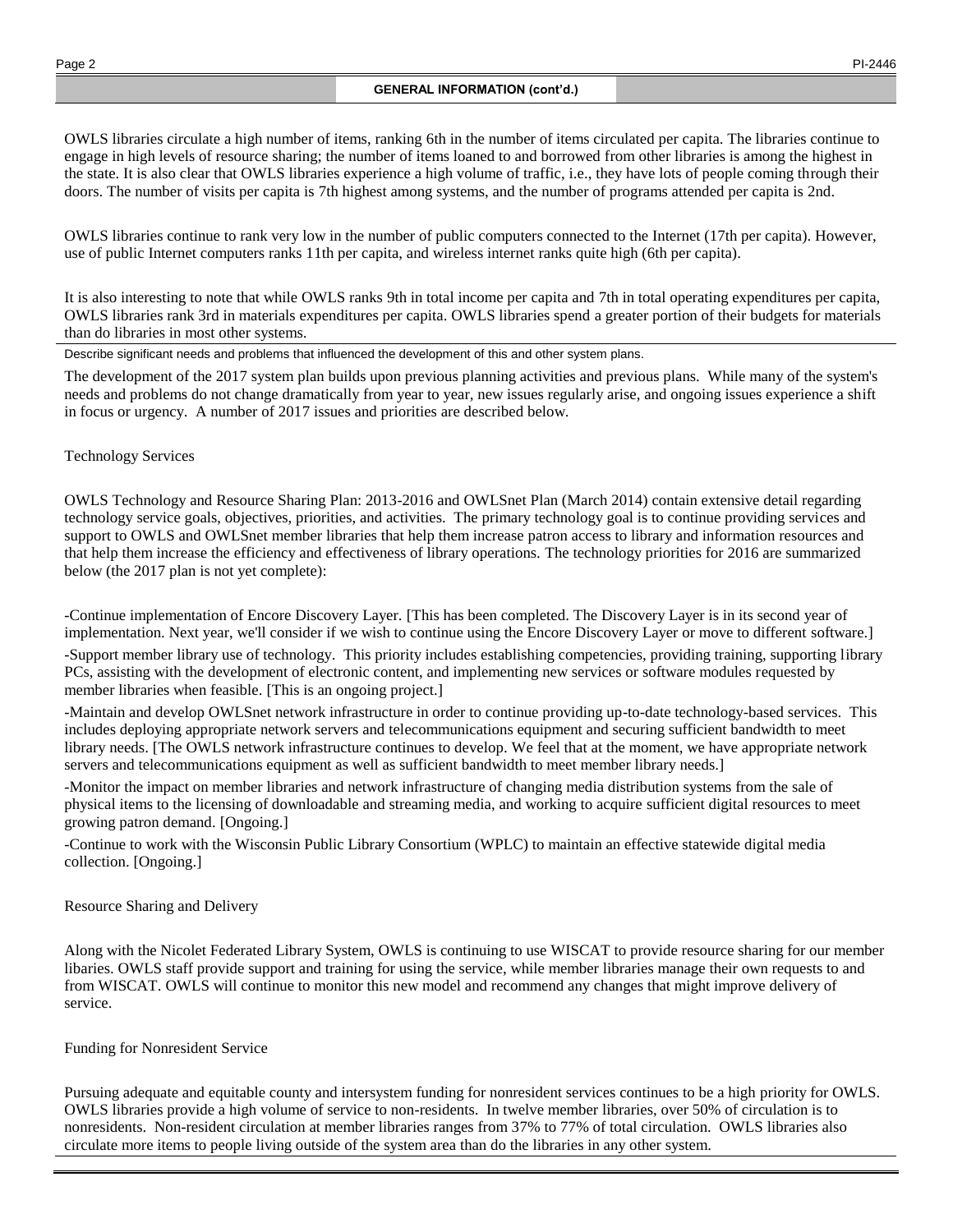Excellent progress has been made in achieving equitable county funding. In 2009, county library service plans were developed that called for Outagamie and Waupaca Counties to fund municipal libraries at 100% of their respective funding formulas by the end of the period covered by the plans, i.e., 2014. Both counties were able to achieve this level during the 2014 budget cycle and have continued through the 2016 budget cycle. They are both anticipated to do so for the 2017 budget. Waupaca County and Outagamie County completed new library service plans in 2015.

With the passage of Act 157 in 2014, some of the issues regarding equity are beginning to be addressed. OWLS libraries billed Brown County for nonresident use. While the litigation is ongoing and 2013 and 2014 amounts are outstanding, both Brown County and Outagamie County have paid for current usage in 2015 and 2016. Beginning in 2015, the Marion and Clintonville libraries billed for service provided to Shawano County residents living in areas not served by a library. However, Shawano County is considering becoming a consolidated county library; if they do so, the Marion and Clintonville libraries will be unable to bill for services provided to residents of Shawano County residing outside of municipalities with libraries.

Calumet County continues to do a commendable job of compensating OWLS libraries for providing service to residents of the County under the intersystem agreement between OWLS and the Manitowoc Calumet Library System, and Waushara County began reimbursing Waupaca County libraries in 2011.

Another problem area is between Portage County and Waupaca County. The Waupaca Area Public Library provides a significant level of service to Portage County residents, but because Portage County operates a consolidated county library and does not bill adjacent counties, they are not required to pay for the service they receive.

OWLS will continue to monitor these situations and work with member libraries and adjacent library systems to determine the most effective methods for achieving equity in library services between systems, counties and libraries. In addition, OWLS will continue to pursue legislative remedies to address inequities should it be deemed appropriate.

Future of Wisconsin Library Systems

In 2013, the System and Resource Library Administrators Association of Wisconsin (SRLAAW) engaged in a process aimed at determining how systems can remain most effective in meeting member library needs into the future. The result of this process was a number of recommendations regarding the operation, structure, services, and governance of public library systems. A significant theme emerging from this process is the need for increased collaboration among systems, including the possibility of system consolidations or mergers. OWLS will continue to participate in any relevant statewide activities or discussions relating to ensuring a strong future for Wisconsin's systems. In addition, OWLS will continue to investigate opportunities for collaboration with neighboring systems, counties, and libraries that are mutually beneficial.

To this end, in 2015, OWLS started a joint planning process with the Winnnefox Library System. The process was designed to identify what services could be improved by the two systems working together, including identification of services that could provide direct patron benefits if provided collaboratively by the two systems. In addition to exploring combining services, the process provided additional understanding of the needs/concerns of member libraries. The process concluded in August of 2016. We had explored joint service models in three areas: consulting, continuing education and delivery. While we chose not to pursue a joint service in consulting, and concluded that delivery does not make sense for now, we are still working very closely with Winnefox in the area of continuing education. We concluded that what remains is the difficulty of having two separate systems in the Fox Cities. In our opinion, it would be best to have a shared ILS or a shared Discovery Layer. Since OWLS and Winnefox use software from two different vendors, the discussion is complicated. We will continue to look for opportunities to expand our collaboration, with hopes that the Public Library System Redesign Process will lead to opportunities in the future.

# Financial Position

While the system's financial position appears to be somewhat secure for 2017, OWLS is likely to face significant financial challenges in the future. Aid to public library systems was cut in 2011, and state funding has never equaled the statutory funding level.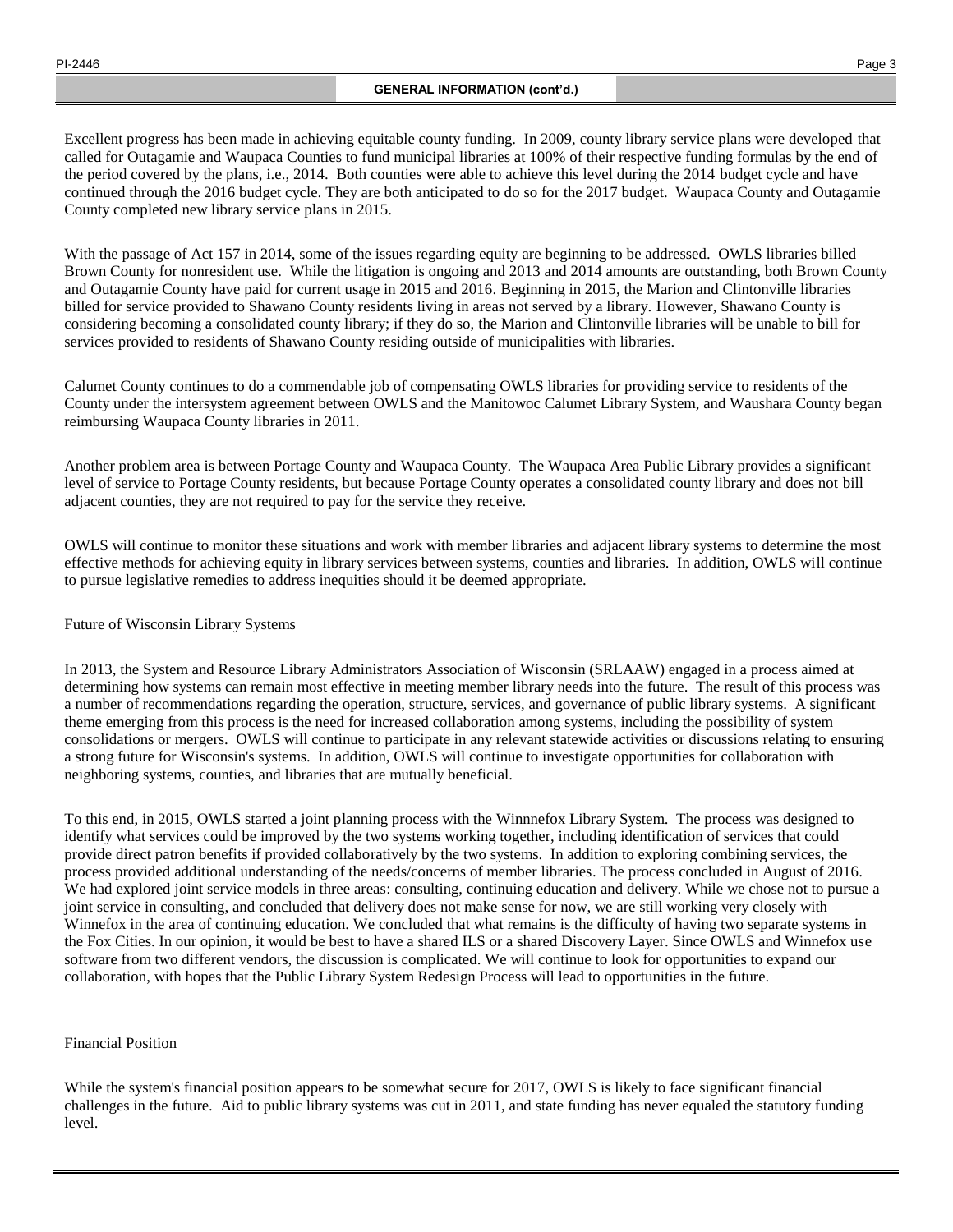#### **GENERAL INFORMATION (cont'd.)**

Many library systems have been struggling for several years and have had to cut services to their member libraries. While OWLS hasn't had to make many service cuts to date, it has been drawing down the fund balance used to supplement annual operations. If funding should be cut, it could be necessary to make significant cuts in programs and services.

In 2016, over half of the OWLS operating budget will come from fees paid for services by libraries. Because the OWLS budget is so dependent on fees, the ability to continue current service levels will also be threatened if local budget cuts affect the ability of member libraries to pay their fees. The fact that 100% of system aids come from the Universal Service Fund, rather than a general purpose revenue (GPR), also places the system aids in further jeopardy because some officials and industry groups don't believe this is an appropriate use of the Fund. The emphasis in 2016 will be continuing to offer a strong program of services to member libraries as efficiently and effectively as possible, while working with member libraries to closely examine all of our services and how they are provided. Additionally, OWLS receives rental assistance from Outagamie and Waupaca Counties. Outagamie County is considering cutting the rental assistance because of the increase in county funding going to the Brown County library. The 2017 OWLS budget has been prepared with that scenario in mind.

Describe the planning environment and process under which this and other system plans were developed. Include how member libraries are involved in plan development and review and whether your systems has a formally appointed advisory committee. (List additional system planning documents with the period covered and attach any planning documents which have not previously been provided to the division.)

This year's plan reflects input from a variety of sources. The OWLS professional staff meet throughout the year to discuss issues important to the future of the system. The professional staff also met individually with staff from the Appleton Public Library, Nicolet Federated Library System, and member libraries on many occasions. The OWLS Director met with staff at the Appleton Public Library, NFLS and many member library directors.

OWLS conducted one meeting with member library directors in 2016 (August 12) that was designed to learn more about member library activities and issues, as well as discuss issues of interest to public libraries and priorities for the OWLS budget. Brown Bag Lunch Meetings are held regularly to give OWLS children's librarians an opportunity to share with each other and with system representatives. The Administrative Advisory Committee of OWLSnet generally meets every other month. Input from the directors, children's librarians and AAC meeting was considered in the development of the plan.

The 2016 plan has also been shaped by technology planning that has occurred. In June 2013, OWLS adopted a new plan, OWLS Technology and Resource Sharing Plan: 2013-2016. OWLSnet also has a plan that will be reviewed and updated on a regular basis.

Lastly, the OWLS Board meets monthly, holding a number of discussions and taking a variety of actions that contributed to the development of this plan. Finally, the draft Plan will be distributed to member library directors and Fox Valley Library Council member libraries for their comments, and comments will be incorporated into an updated plan after adoption by the OWLS Board.

### **ASSURANCES**

The following plan and compliance document provides assurance that your public library system intends to comply with all statutory requirements for public library systems for calendar year **2017**. Indicate, with a check, your system's intent to comply with each system requirement and provide the requested information under each system requirement.

**S.43.24(2) For a public library system to qualify for and maintain its eligibility for state aid under this section it shall ensure that all of the following are provided:**

#### **Membership Agreements**

 $\boxtimes$  (a) Written agreements that comply with s. 43.15(4)(c)4. with all member libraries.

 $\boxtimes$  A copy of the agreement with a list of all members signing and the dates signed provided to the division by January 15.

#### **Resource Library Agreement**

 $\boxtimes$  (b) Backup reference, information and interlibrary loan services from the system resource library, including the development of and access to specialized collections, as evidenced by a written agreement with that library.

 $\boxtimes$  A signed copy of the resource library agreement will be provided to the division by January 15.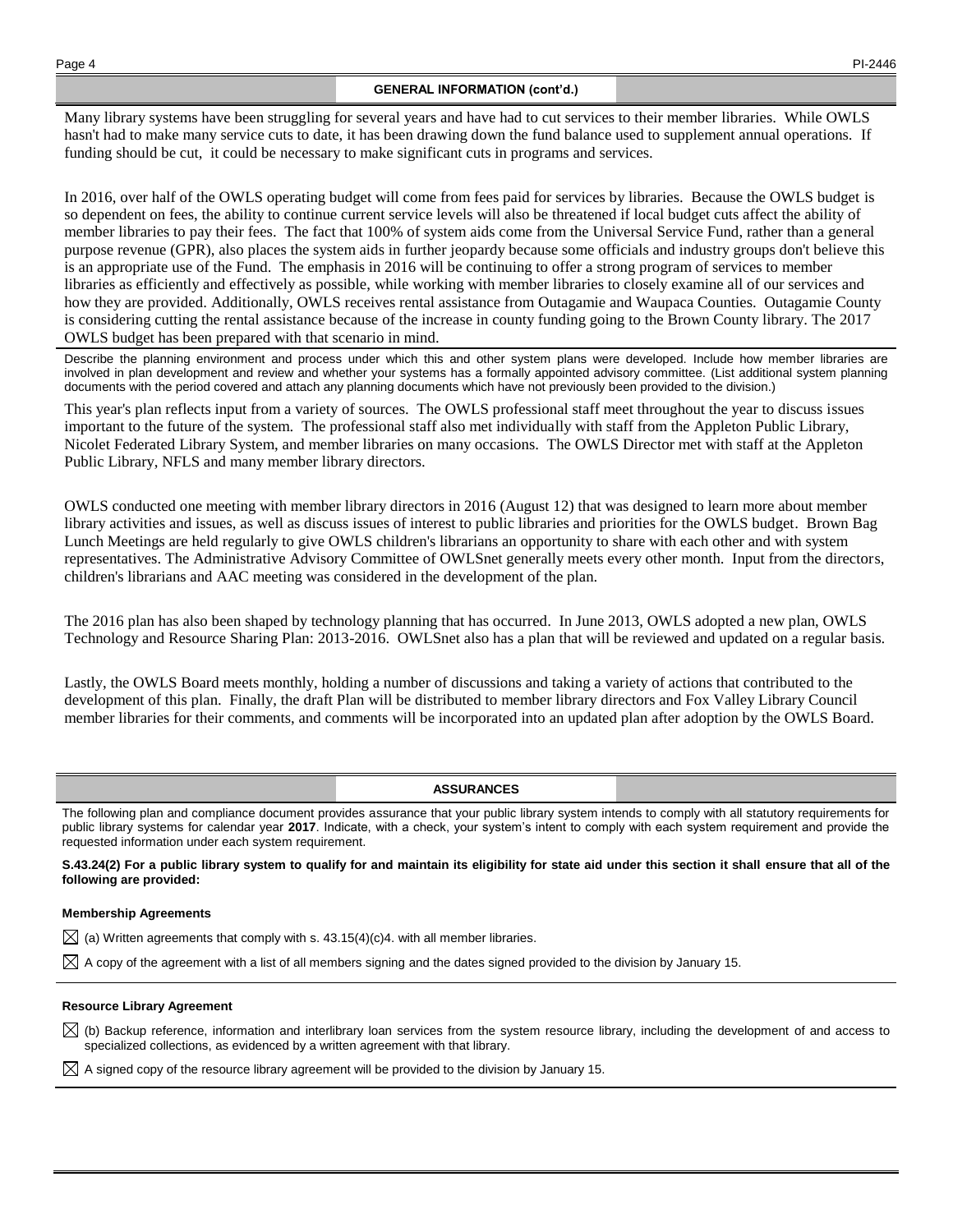#### **Reference Referral, Interlibrary Loan, and Technology**

 $\boxtimes$  S.43.24(2)(d) Referral or routing of reference and interlibrary loan requests from libraries within the system to libraries within and outside the system.

### **List ongoing activities related to this requirement.**

-OWLS will maintain the database of member library bibliographic records and holdings. The majority of interloan transactions occur between libraries using the OWLSnet shared automation system.

-OWLS and NFLS will continue to provide member libraries and their patrons with access to the other area library catalogs via InfoSoup.

-OWLS and NFLS will continue to provide OWLSnet members with access to electronic resources including Ancestry Library Edition and Tumblebooks.

-OWLS, NFLS, and Appleton Public Library will evaluate current database subscriptions and will implement any changes resulting from the evaluation.

-OWLS and its member libraries will continue to participate in the Fox Valley Library Council (FVLC) in order to facilitate resource sharing with other types of libraries in the FVLC area.

-OWLS and NFLS will monitor and make recommendations for addressing any resource sharing inequities that may emerge between systems or between member libraries.

## **Indicate new or priority activities relating to this requirement for the plan year.**

-Along with OWLSnet member libraries and NFLS, OWLS will continue investigating a new OWLSnet membership fee formula. We hope to finalize a new agreement in 2017 to take effect in 2018.

## **Inservice Training**

 $\boxtimes$  S.43.24(2)(e) Inservice training for participating public library personnel and trustees.

### **List ongoing activities related to this requirement.**

-OWLS will offer an appropriate schedule of continuing education workshops and training classes on topics of interest to librarians, staff, and trustees of member and area libraries.

-OWLS will continue to provide training to staff of OWLSnet member libraries in using CONTENTdm software to add digital collection to the InfoSoup Memory Project.

-OWLS will continue to provide group training, individual training or consultation to staff of member libraries in the effective use of electronic information resources, computer, software, social media, and other technologies.

-OWLS will continue to provide information to member libraries about additional sources for continuing education and training.

-OWLS will continue to provide a limited number of scholarships for librarians, staff, and trustees to attend workshops and conferences.

-OWLS will continue to cooperate with the Winnefox Library System to produce a quarterly educational newsletter for library trustees.

-OWLS will continue to maintain a calendar of CE events and training sessions on the web.

-OWLS will continue to validate and maintain librarian certification records.

-OWLS will continue using GoToMeeting and GoToWebinar to host online meetings and provide online training to member libraries.

### **Indicate new or priority activities relating to this requirement for the plan year.**

-OWLS will evaluate continuing to jointly providing continuing education workshops with the Winnefox Library System. We will also explore cooperating more closely with other neighboring library systems in providing CE.

### **List specific staff and resources dedicated to this requirement and/or contract arrangements with other libraries or systems.**

-In 2016, the OWLS Assistant Director worked closely with the Winnefox Continuing Education/Training Librarian to offer a broad range of continuing education activities, as a joint service. OWLS also partnered with many other library systems to offer online and in-person workshops. In 2017, we will continue to evaluate the best way to provide continuing education and will explore developing a formal arrangement with neighboring library systems.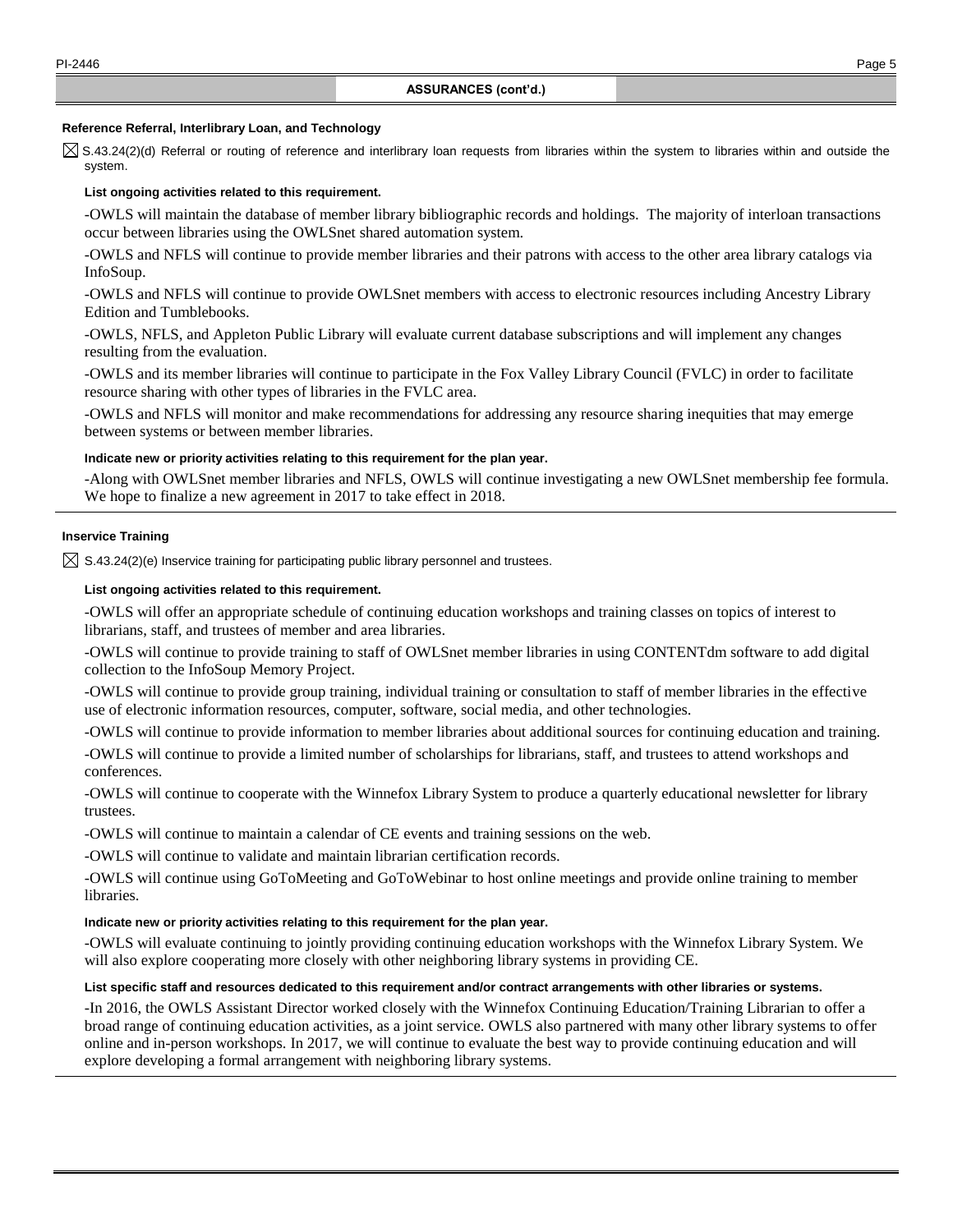### **Delivery and Communication**

 $\boxtimes$  S. 43.24 (2)(fm) Electronic delivery of information and physical delivery of library materials to participating libraries.

## **List ongoing activities related to this requirement.**

-OWLS will continue to contract with a vendor to provide five day a week delivery service to all member libraries.

-OWLS will continue to participate in the statewide delivery service operated by the South Central Library System.

-OWLS will continue to monitor delivery volume and plan any necessary adjustments or modifications to the delivery service.

-OWLS will continue to utilize email, web postings, and Net Support Notify software as its primary methods for rapidly disseminating information to member libraries. In addition, OWLS will regularly post information of interest to its Facebook page.

-OWLS will continue to rely on OWLSnet.org and OWLSweb.org, the system websites, to provide a rich variety of relevant content and links helpful to library staff and trsutees.

-OWLS will continue to provide web design and hosting services to facilitate the electronic delivery of information from members to their constituents.

-OWLS staff will assist member libraries with posting electronic content contained in local databases on their websites and with contributing digital resources to the InfoSoup Memory Project.

### **Indicate new or priority activities relating to this requirement for the plan year.**

-OWLS will explore implementing helpdesk software to replace our OWLSnet shared in-box help system.

### **Service Agreements**

 $\boxtimes$  S.43.24(2)(g) Service agreements with all adjacent library systems

 $\boxtimes$  A copy of the agreement with adjacent systems with a list of all systems signing the agreement will be provided to the division by January 15.

#### **Other Types of Libraries**

- $\boxtimes$  S.43.24(2)(L) Cooperation and continuous planning with other types of libraries in the system area, which results in agreements with those libraries for the appropriate sharing of library resources to benefit the clientele of all libraries in the system area.
- $\boxtimes$  The system will have agreements with other types of libraries, or if the system participates in a cooperation agreement with a multitype organization to meet the purposes of this goal, there is established a clear link between the system and the individual members of the multitype organization. A copy of the agreement with a list of all signing libraries will be provided to the division by January 15.
- $\boxtimes$  Other types of libraries in the system area have had an opportunity to review and comment on the plan.

#### **Library Technology and Resource Sharing Plan**

 $\boxtimes$  S.43.24(2)(m) Planning with the division and with participating public libraries and other types of libraries in the area in regard to library technology and the sharing of resources. By January 1, 2000, and every fifth January 1 thereafter, the public library system shall submit to the division a written plan for library technology and the sharing of resources.

 $\boxtimes$  Member public libraries and other types of libraries in the system area have had an opportunity to review and comment on the plan.

 $\boxtimes$  By January 1, 2017, the system's current plan for library technology and resource sharing or changes to the current plan will be submitted to the division.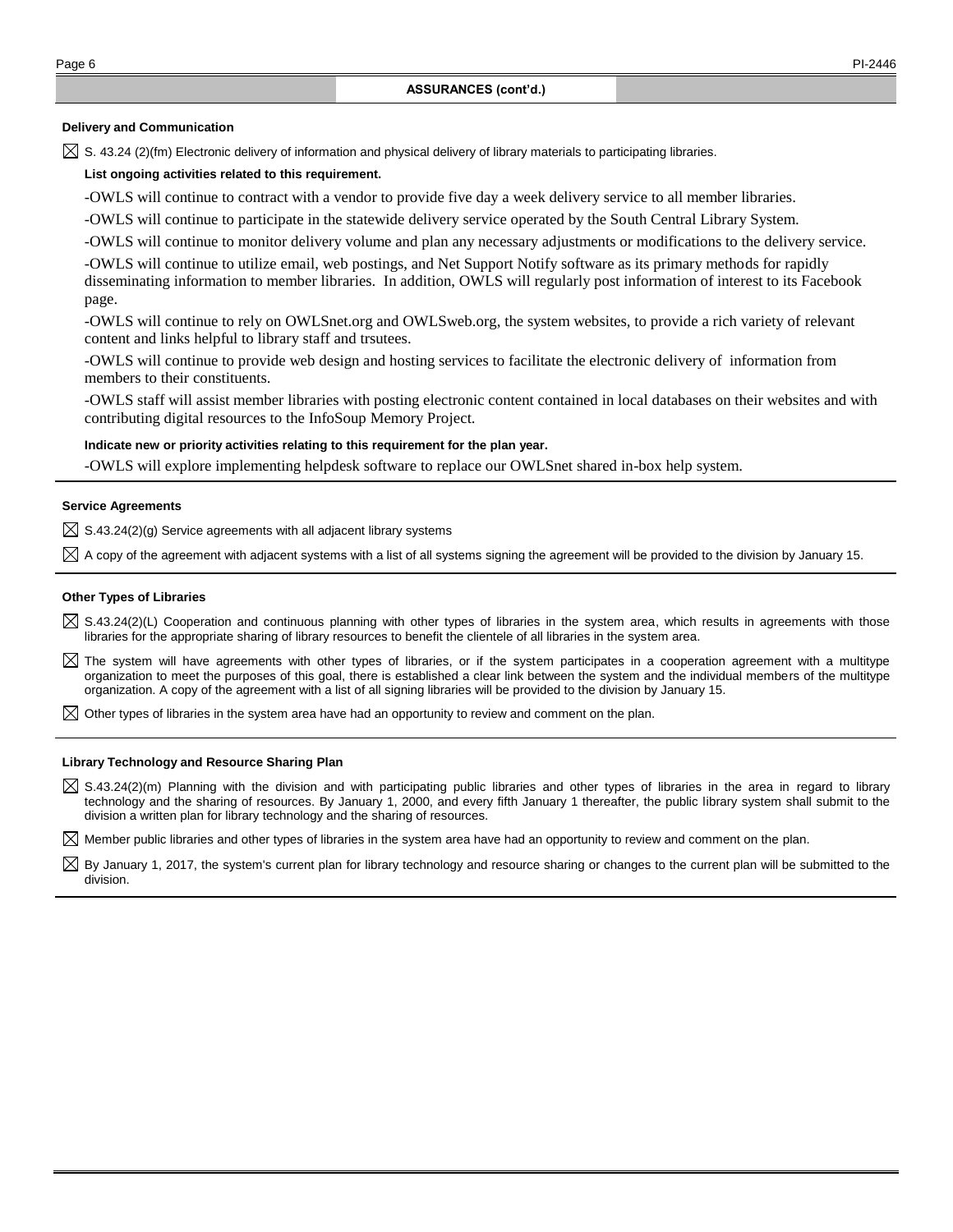#### **Professional Consultation**

 $\boxtimes$  S. 43.24(2)(h) Professional consultant services to participating public libraries.

### **List ongoing activities related to this requirement.**

-OWLS will continue to provide consultant services in a variety of areas including administration and finance, automation, technical services, computer selection and use, web site development, staff training and development, planning and evaluation, collection development, special needs, and legal issues.

-OWLS will continue to provide consulting using a variety of methods, e.g., field visits, meetings with individuals at the system office, email and telephone consultation, interactive computer sessions.

-OWLS will continue to facilitate the sharing of professional information by holding regular in-person and online meetings of staff with similar interests, e.g., brown bag lunch meetings for children and young adult staff, directors meetings.

-Upon request, OWLS will continue facilitating member library planning processes.

-Upon request, OWLS professional team will visit member libraries and provide consulting reports in the areas of general library organization or workflow analysis.

#### **Indicate new or priority activities relating to this requirement for the plan year.**

#### **Indicate specific methods or means of communication with member libraries to fulfill this requirement.**

# **Services to Users With Special Needs**

 $\boxtimes$  S.43.24(2)(k) Promotion and facilitation of library service to users with special needs.

The division interprets services to users with special needs as inclusive services. Inclusive library services are holistic, spanning library policies, collections, space, and services. Inclusive services reflect equity and accessibility for all members of the community, including services to individuals or groups for whom using the public library is difficult, limited, or minimized.

#### **List ongoing activities related to this requirement.**

-OWLS will support member libraries in enhancing access to materials and services for persons with special needs through continuing education about best practices in serving special needs populations.

-OWLS will help libraries identify opportunities to improve service to patrons with special needs through staff training and application of technology and will assist with implementation of projects.

-OWLS will continue to apply for and implement appropriate LSTA grants in one of the Special Needs categories.

-OWLS will continue to offer the InfoSoup catalog (both the classic catalog and the new discovery layer) in a Spanish interface.

-OWLS will continue to support the work of the Fox Valley Literacy Council providing grants, printing, delivery of materials to tutors in other communities, and use of mailing facilities and services.

-OWLS will continue to offer support to job seekers by providing an InfoSoup Jobs and Careers page.

#### **Indicate new or priority activities relating to this requirement for the plan year.**

#### **Other Service Programs**

S.43.24(2)(i) Any other service programs designed to meet the needs of participating public libraries and the residents of the system area, as determined by the public library system board after consultation with participating public libraries.

List each "other" service programs individually with ongoing activities and new or priority activities for the plan year under each program. For instance, if the system provides a bookmobile service program, list ongoing activities and new or priority activities for the bookmobile program. (Do not lump miscellaneous activities under a single "other" program.)

Library Services to Youth

-OWLS will provide an email discussion list specifically for youth librarians to share information.

-OWLS will facilitate the interaction of youth librarians at 3-5 brown bag lunch meetings per year.

-OWLS will provide supplementary materials in support of summer library programs, including purchasing a limited amount of the Collaborative SLP materials from Upstart.

-OWLS will continue to offer grants for summer library program performers or other special summer library program activities.

-OWLS will continue to develop and post summer library program websites.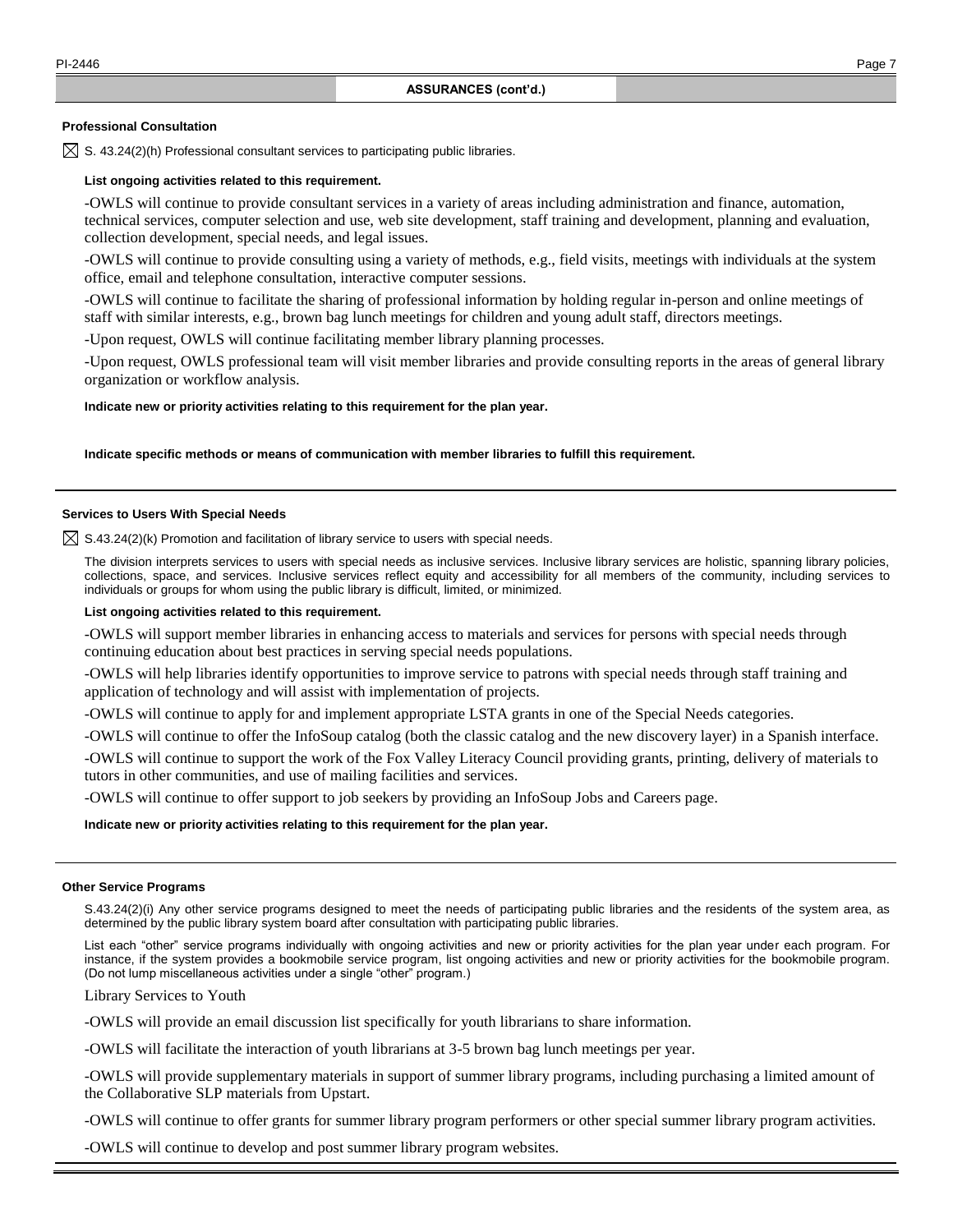-OWLS will continue to provide a place for book reviews for children and teens.

-OWLS will continue to contract with a member library for a librarian to serve as the system's Youth Services Liaison.

Public Information and Promotion

-OWLS will continue to provide design and printing services for member libraries and system programs, including bookmarks, resource lists, brochures, signs, forms, logo design, and buttons. Member libraries will continue to receive these services for a nominal cost.

-OWLS will seek to ensure that all member libraries, especially those with new directors, are aware of the full range of services available to them.

-OWLS will provide materials to OWLSnet member libraries to promote the use of InfoSoup.

**Administration**

 $\boxtimes$  The system will not expend more than 20 percent of the state aid projected to be received in the plan year for administration.

 $\boxtimes$  The 2016 system audit will be submitted to the division no later than September 30, 2017.

### **Budget**

 $\boxtimes$  A copy of your public library system budget by service program category and fund source for the plan year (see attached guidelines) is attached.

#### **COLLABORATIVE ACTIVITIES**

Summary of Activities *Briefly describe collaborative activities with other libraries, public library systems, and other organizations. Exclude services and activities listed in the system's 2017 resource library contract.*

There are several activities that OWLS shares with other entities. The primary service is OWLSnet which is shared with the libraries of OWLS and those in NFLS (excluding Brown County). OWLS also cooperates with other library systems in providing CE opportunities. OWLS and Winnefox produce the Trustee Tale newsletter and OWLS provide financial support (as well as inkind services) to the Fox Valley Literacy Council.

Cost Benefit *For each activity above, list the activity name and estimated cost benefit realized*

| Activity                       | Amount    |
|--------------------------------|-----------|
| 1. OWLSnet                     | \$100,000 |
| 2. Trustee Tale                | \$500     |
| 3. Cooperative CE              | \$10,000  |
| 4. WPLC                        | \$50,000  |
| 5. Fox Valley Literacy Council | \$4,000   |
| 6. Fox Valley Library Council  | \$500     |
| 7.                             |           |
| 8.                             |           |
| 9.                             |           |
| 10.                            |           |
| Cost Benefit Total             | \$165,000 |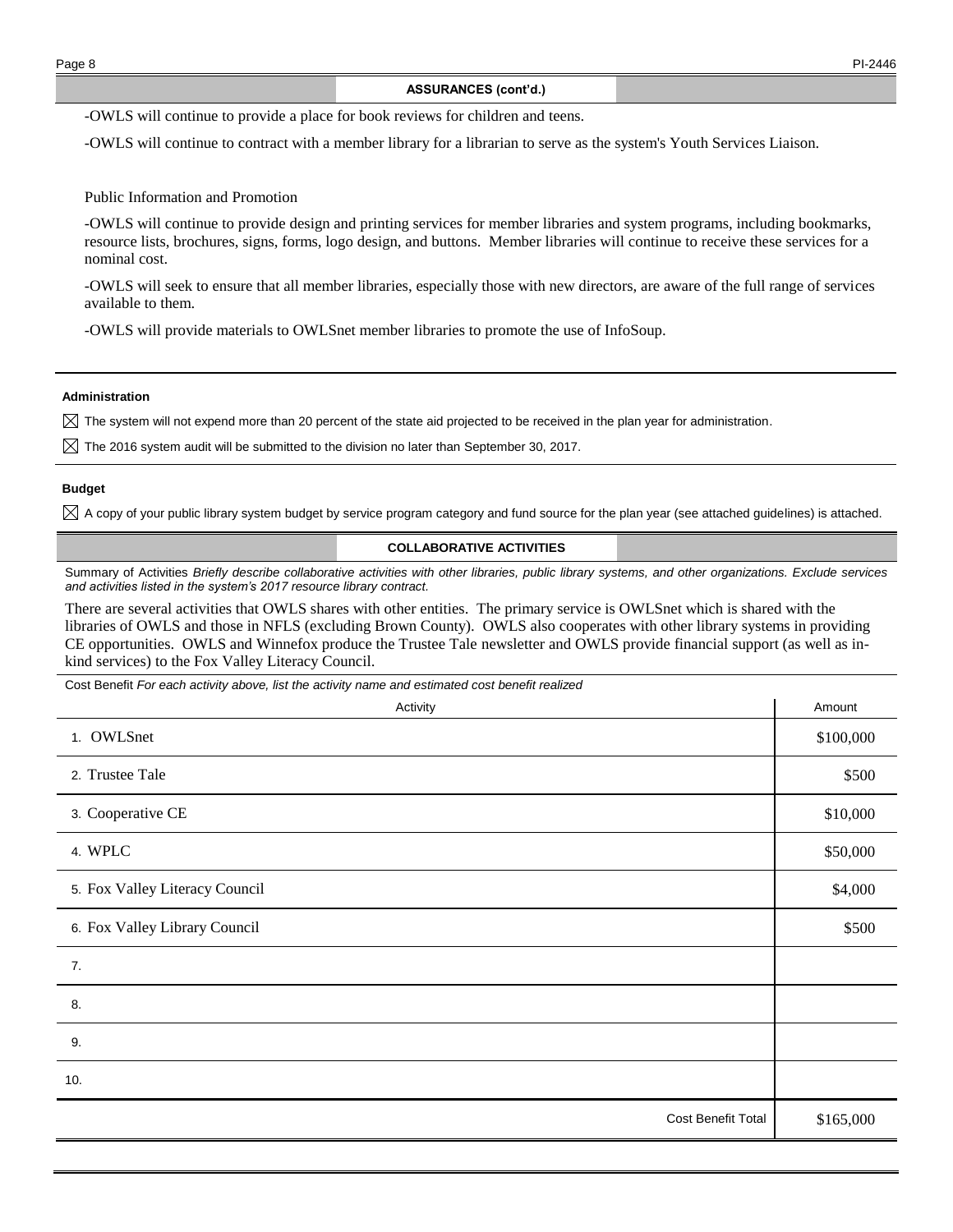## **CERTIFICATION**

**WE, THE UNDERSIGNED, CERTIFY** that to the best of our knowledge, the information provided in this document and any attachments is true and correct, and that the system will be in full compliance with all applicable provisions of Chapter 43 of the Wisconsin Statutes for the year **2017**.

| Signature of System Director                       | Date Signed |  |  |  |  |  |
|----------------------------------------------------|-------------|--|--|--|--|--|
| ↘                                                  |             |  |  |  |  |  |
| Signature of System Board President                | Date Signed |  |  |  |  |  |
|                                                    |             |  |  |  |  |  |
| <b>FOR DPI USE</b><br>LIBRARY SYSTEM PLAN APPROVAL |             |  |  |  |  |  |
| <b>DLT Assistant Superintendent Signature</b>      | Date Signed |  |  |  |  |  |
|                                                    |             |  |  |  |  |  |
|                                                    |             |  |  |  |  |  |

Not Approved *See Comments.*

**Comments**